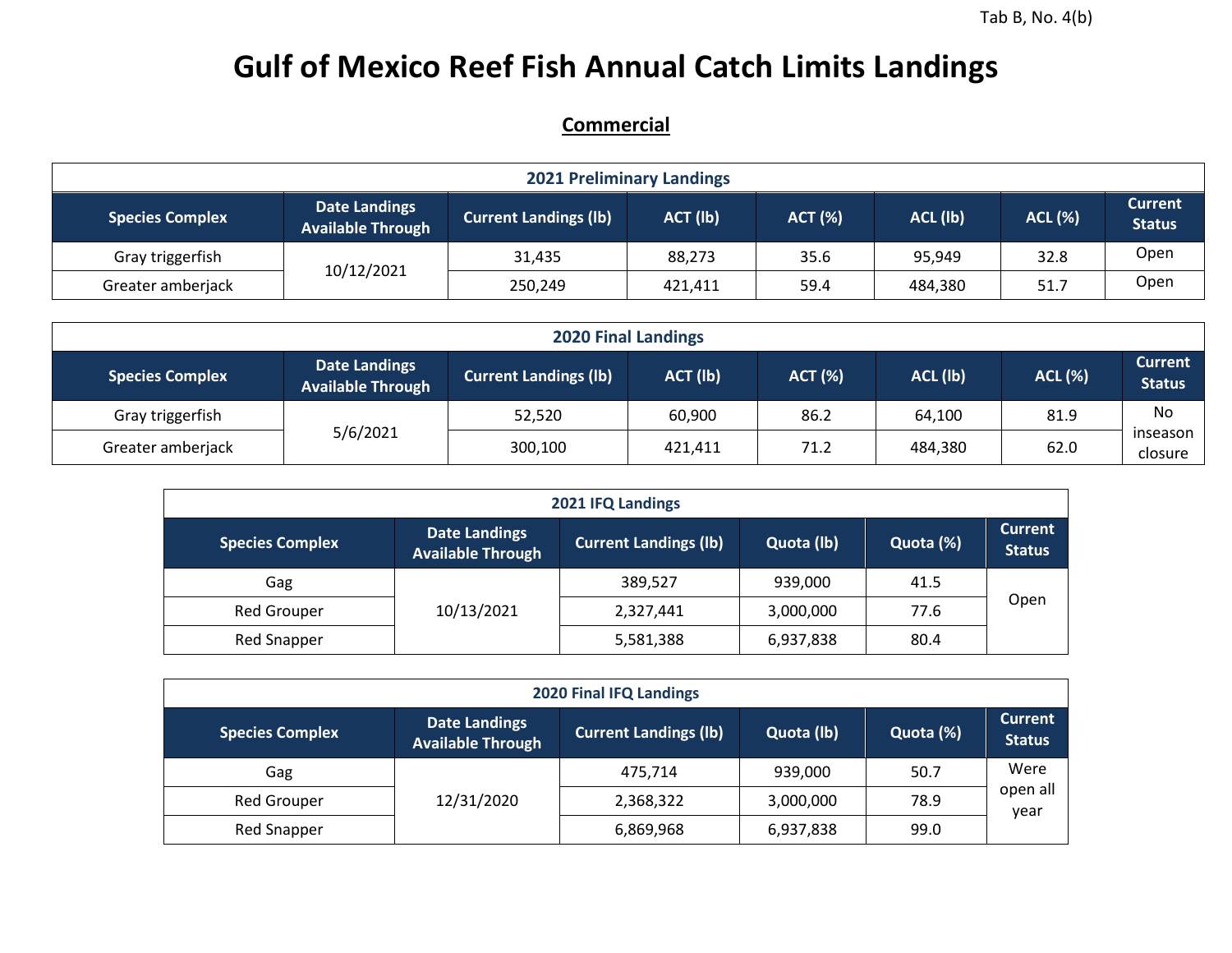## **Recreational**

|                                                                                                                                                                                                                                                 | 2020-2021 Preliminary Landings (Ib) by Two-month Wave |         |  |       |       |         |  |         |           |      |           |      |                                  |  |
|-------------------------------------------------------------------------------------------------------------------------------------------------------------------------------------------------------------------------------------------------|-------------------------------------------------------|---------|--|-------|-------|---------|--|---------|-----------|------|-----------|------|----------------------------------|--|
| <b>Total</b><br><b>Nov</b><br>Mar-<br><b>ACT</b><br><b>ACL</b><br>Jan-<br>ACL (lb)<br>ACT (lb)<br><b>Species Complex</b><br>Jul<br>Sep-Oct<br>May-<br><b>Status</b><br>Aug<br>(%)<br>(%)<br>Feb<br>-Dec<br><b>Reported</b><br>Apr<br><b>Jun</b> |                                                       |         |  |       |       |         |  |         |           |      |           |      |                                  |  |
| Greater<br>amberjack                                                                                                                                                                                                                            | 409,912                                               | 134,998 |  | 4,730 | 3,915 | 299,771 |  | 853,326 | 1,086,985 | 78.5 | 1,309,620 | 65.2 | <b>No</b><br>inseason<br>closure |  |

Note: Greater amberjack landings exclude Monroe County, Florida.

\*2021 recreational landings include data from MRIP or MRFSS calibrated to MRIP and Headboat from January 1 to June 30, 2021. LA creel landings are available from January 1 through August 1, 2021. No TPWD landings for 2021 are available. 2020 recreational landings are complete.

| 2019-2020 Final Landings (lb) by Two-month Wave                                                                                                                                                                                |         |         |     |   |        |         |   |         |           |      |               |      |                            |
|--------------------------------------------------------------------------------------------------------------------------------------------------------------------------------------------------------------------------------|---------|---------|-----|---|--------|---------|---|---------|-----------|------|---------------|------|----------------------------|
| <b>Nov</b><br>Mar-<br><b>ACT</b><br><b>ACL</b><br><b>Total</b><br>Jan-<br>ACT (lb)<br>ACL (lb)<br>Jul<br>Sep-Oct<br><b>Species Complex</b><br>May-<br>Aug<br>(%)<br>(%)<br>Feb<br>-Dec<br><b>Reported</b><br><b>Apr</b><br>Jun |         |         |     |   |        |         |   |         |           |      | <b>Status</b> |      |                            |
| Greater<br>amberjack                                                                                                                                                                                                           | 253,582 | 199,974 | 771 | 0 | 10,162 | 163,150 | 0 | 627,639 | 1,086,985 | 57.7 | 1,309,620     | 48.0 | No.<br>inseason<br>closure |

Note: Greater amberjack landings exclude Monroe County, Florida.

\*2020 and 2019 recreational landings are complete.

|                        | 2021 Preliminary Landings (Ib) by Two-month Wave |         |           |                 |         |                |                                 |           |                |           |                   |                   |  |  |
|------------------------|--------------------------------------------------|---------|-----------|-----------------|---------|----------------|---------------------------------|-----------|----------------|-----------|-------------------|-------------------|--|--|
| <b>Species Complex</b> | Jan-Feb                                          | Mar-Apr | May-Jun   | <b>July-Aug</b> | Sep-Oct | <b>Nov-Dec</b> | <b>Total</b><br><b>Reported</b> | ACT (lb)  | <b>ACT (%)</b> | ACL (lb)  | <b>ACL</b><br>(%) | <b>Status</b>     |  |  |
| Gag                    | 0                                                | 21,742  | 278,797   | 10,848          |         |                | 311,387                         | 1,708,000 | 18.2           | 1,903,000 | 16.4              | Open              |  |  |
| Gray triggerfish       | 310                                              | 92,745  | 49,767    |                 |         |                | 142,822                         | 274,323   | 52.1           | 360,951   | 39.6              | Closed<br>9/15/21 |  |  |
| Red grouper            | 92,138                                           | 454,267 | 513,395   |                 |         |                | 1,059,800                       | 920,000   | 115.2          | 1,000,000 | 106.0             | Closed<br>9/15/21 |  |  |
| Red snapper For Hire   | 12,094                                           | 7,033   | 1,088,237 | 71,998          |         |                | 1,179,361                       | 2,848,000 | 41.4           | 3,130,000 | 37.7              | Closed<br>8/3/21  |  |  |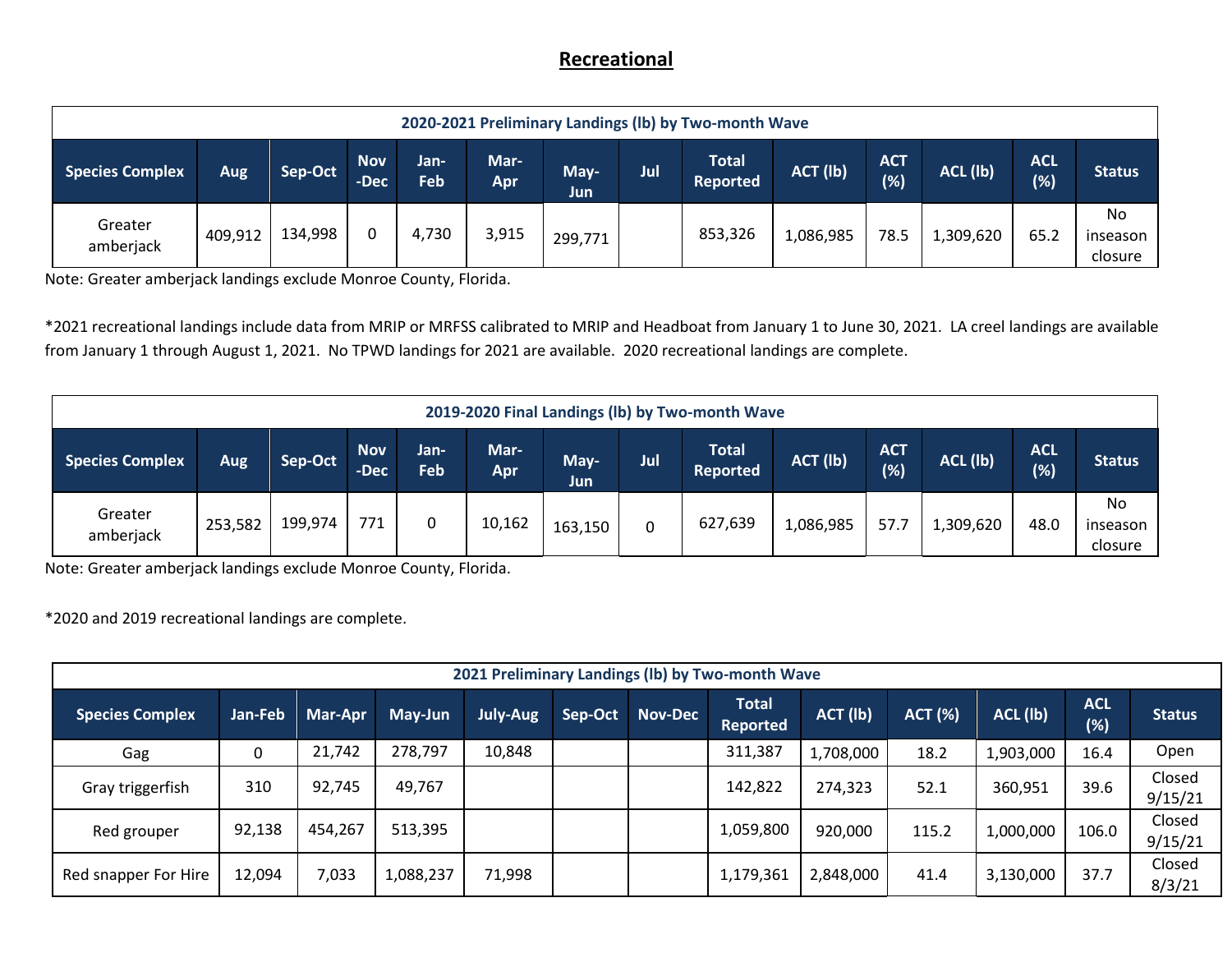|  |  |  |  |  |  | Reopened                 |
|--|--|--|--|--|--|--------------------------|
|  |  |  |  |  |  | 10/15/21                 |
|  |  |  |  |  |  | will close               |
|  |  |  |  |  |  | 11/6/2<br>ᆂᆂ/ U/ 스포<br>. |

Note: Red grouper and gag landings exclude Monroe County, Florida Gag and for-hire red snapper landings in wave 4 came from LA Creel data.

\*2021 recreational landings include data from MRIP or MRFSS calibrated to MRIP and Headboat from January 1 to June 30, 2021. LA creel landings are available from January 1 through August 1, 2021. No TPWD landings for 2021 are available.

|                        |             |         |           |           |         |                | 2020 Final Landings (Ib) by Two-month Wave |           |                |           |                      |                                                                |
|------------------------|-------------|---------|-----------|-----------|---------|----------------|--------------------------------------------|-----------|----------------|-----------|----------------------|----------------------------------------------------------------|
| <b>Species Complex</b> | Jan-Feb     | Mar-Apr | May-Jun   | July-Aug  | Sep-Oct | <b>Nov-Dec</b> | <b>Total</b><br><b>Reported</b>            | ACT (lb)  | <b>ACT (%)</b> | ACL (lb)  | <b>ACL</b><br>$(\%)$ | <b>Status</b>                                                  |
| Gag                    | $\mathbf 0$ | 17,306  | 194,284   | 189,690   | 166,368 | 342,055        | 909,703                                    | 1,708,000 | 53.3           | 1,903,000 | 47.8                 | <b>No</b><br>inseason<br>closure                               |
| Gray triggerfish       | 78          | 88,560  | 85,200    | 36,303    | 180,568 | 3              | 390,712                                    | 217,100   | 180.1          | 241,200   | 162.1                | Closed<br>5/2/2020<br>reopened<br>9/1/20<br>closed<br>10/26/20 |
| Red grouper            | 24,244      | 116,102 | 186,392   | 151,202   | 218,118 | 79,871         | 775,929                                    | 920,000   | 84.3           | 1,000,000 | 77.6                 | No.<br>inseason<br>closure                                     |
| Red snapper For Hire   | 23,805      | 9,960   | 1,275,732 | 1,065,874 | 0       | 1,306          | 2,376,677                                  | 2,848,000 | 83.5           | 3,130,000 | 75.9                 | Closed<br>8/2/20                                               |

Note: Red grouper and gag landings exclude Monroe County, Florida

\*2020 recreational landings are complete.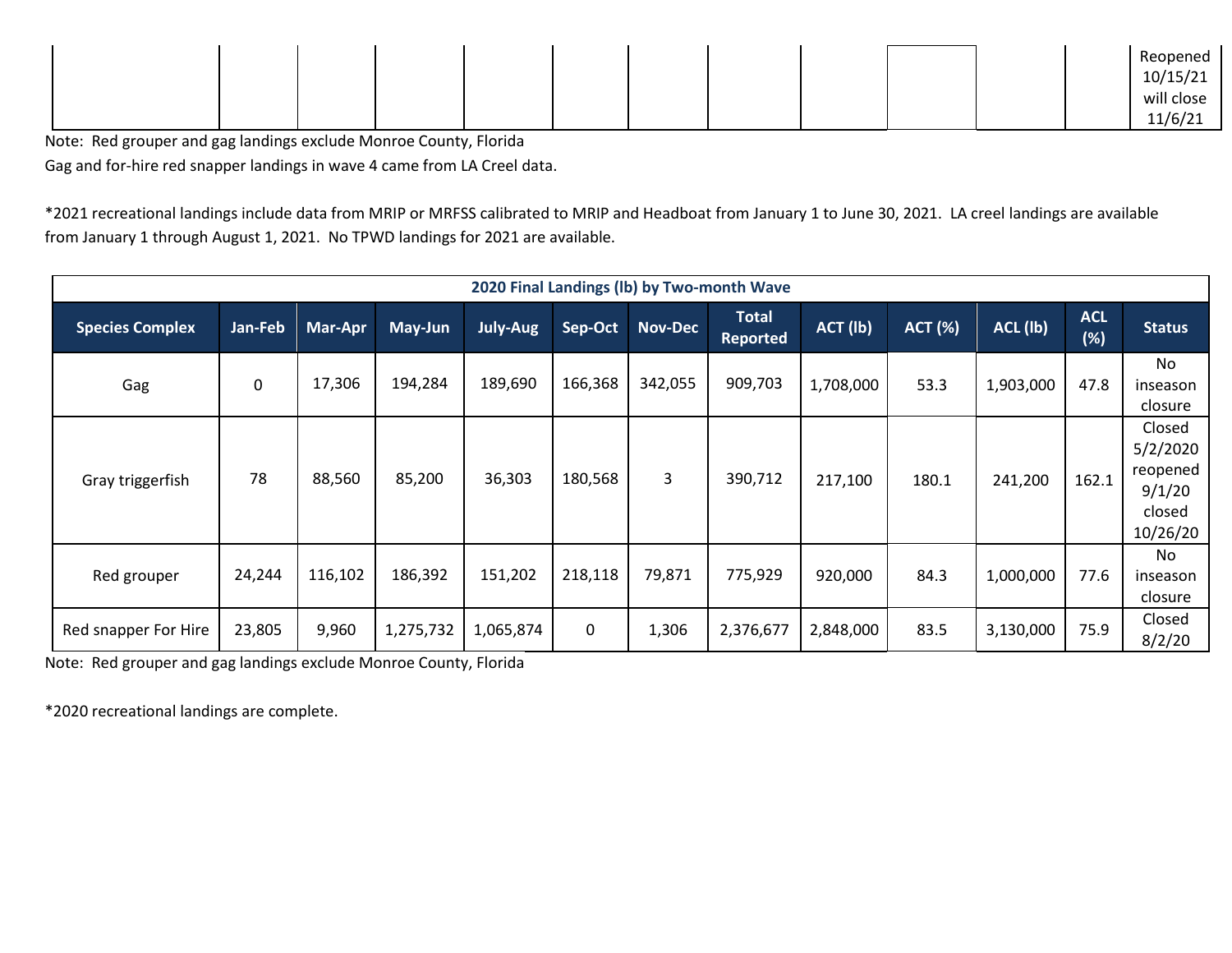## **Stock**

| 2020 - 2021 Preliminary Landings     |                                                  |               |                       |          |                |                  |  |  |  |  |  |  |
|--------------------------------------|--------------------------------------------------|---------------|-----------------------|----------|----------------|------------------|--|--|--|--|--|--|
| <b>Species Complex</b>               | <b>Date Landings</b><br><b>Available Through</b> | Landings (lb) | <b>Total Reported</b> | ACL (lb) | <b>ACL (%)</b> | <b>Status</b>    |  |  |  |  |  |  |
| Yellowtail Snapper<br>(commercial)   | 10/12/2021*                                      | 212,629       |                       |          |                | Was              |  |  |  |  |  |  |
| Yellowtail Snapper<br>(recreational) |                                                  | 69,811        | 282,440               | 901,125  | 31.3           | open all<br>year |  |  |  |  |  |  |

Note: The fishing year for Yellowtail Snapper is from August 1, 2020, through July 31, 2021.

\*2021 commercial landings are available through October 12, 2021. 2020 commercial landings are complete. 2021 recreational landings include data from MRIP or MRFSS calibrated to MRIP and Headboat from January 1 to April 30, 2021. LA creel landings are available from January 1 through August 1, 2021. No TPWD landings for 2021 are available. 2020 recreational landings are complete.

|                                             | <b>2019 - 2020 Final Landings</b>                |               |                       |          |                |                  |  |  |  |  |  |  |  |
|---------------------------------------------|--------------------------------------------------|---------------|-----------------------|----------|----------------|------------------|--|--|--|--|--|--|--|
| <b>Species Complex</b>                      | <b>Date Landings</b><br><b>Available Through</b> | Landings (lb) | <b>Total Reported</b> | ACL (lb) | <b>ACL (%)</b> | <b>Status</b>    |  |  |  |  |  |  |  |
| Yellowtail Snapper<br>(commercial)          | $5/8/2021*$                                      | 287,940       | 296,393               | 901,125  | 32.9           | Was              |  |  |  |  |  |  |  |
| <b>Yellowtail Snapper</b><br>(recreational) |                                                  | 8,453         |                       |          |                | open all<br>year |  |  |  |  |  |  |  |

Note: The fishing year for Yellowtail Snapper is from August 1, 2019, through July 31, 2020.

\*2019 and 2020 recreational and commercial landings are complete.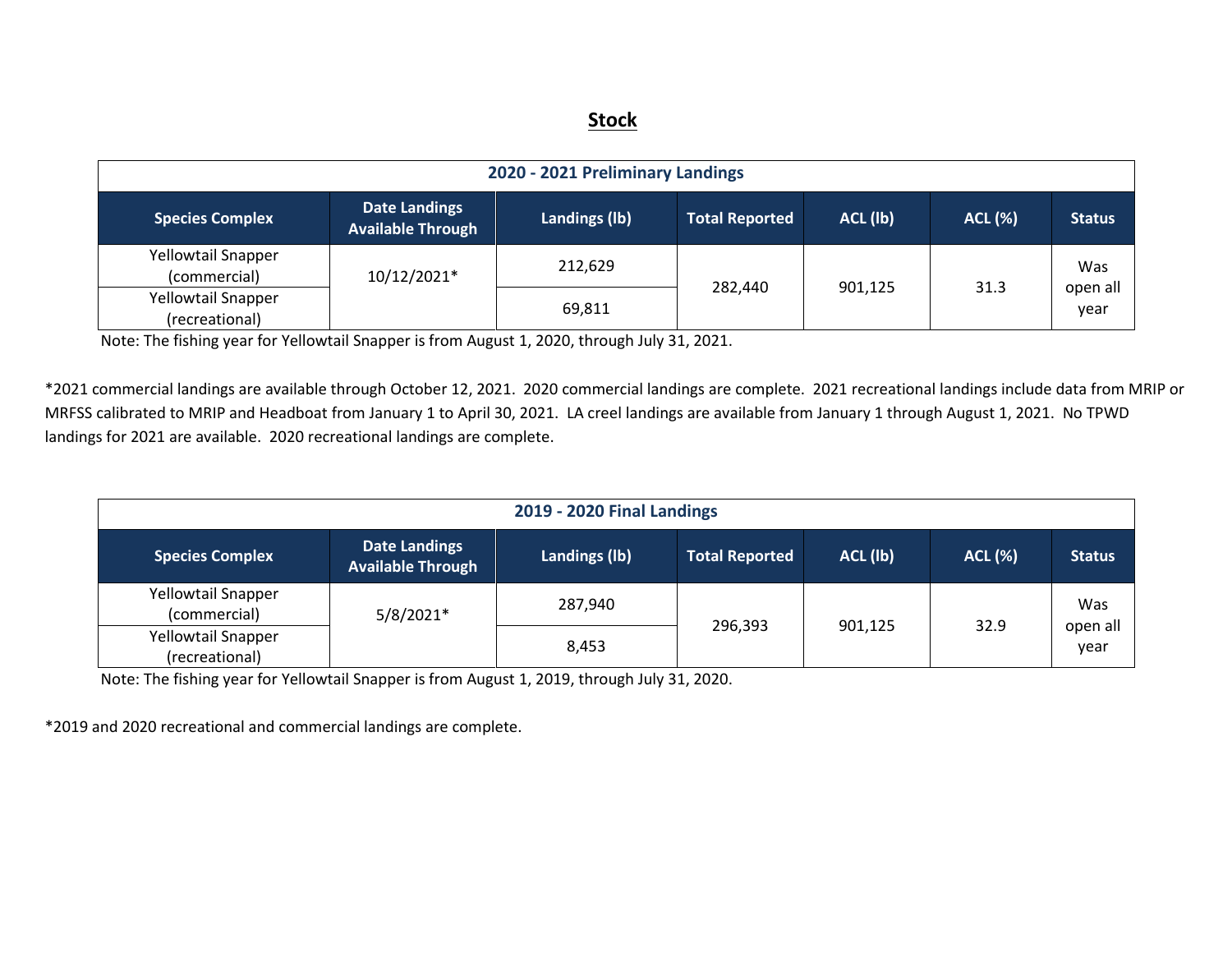|                                            | <b>2021 Preliminary Landings</b>                 |               |                       |           |                |                      |  |  |  |  |  |  |  |
|--------------------------------------------|--------------------------------------------------|---------------|-----------------------|-----------|----------------|----------------------|--|--|--|--|--|--|--|
| <b>Species Complex</b>                     | <b>Date Landings</b><br><b>Available Through</b> | Landings (lb) | <b>Total Reported</b> | ACL (lb)  | <b>ACL (%)</b> | <b>Status</b>        |  |  |  |  |  |  |  |
| <b>Cubera Snapper (commercial)</b>         |                                                  | 1,001         |                       |           |                |                      |  |  |  |  |  |  |  |
| <b>Cubera Snapper (recreational)</b>       |                                                  | 6,894         | 7,895                 | 5,065     | 155.9          | Open                 |  |  |  |  |  |  |  |
| Gray Snapper (commercial)                  |                                                  | 69,717        |                       |           |                |                      |  |  |  |  |  |  |  |
| Gray Snapper (recreational)                |                                                  | 677,993       | 747,710               | 2,230,000 | 33.5           | Open                 |  |  |  |  |  |  |  |
| Hogfish (commercial)                       |                                                  | 8,095         |                       |           |                |                      |  |  |  |  |  |  |  |
| Hogfish (recreational)                     |                                                  | 55,359        | 63,454                | 150,400   | 42.2           | Open                 |  |  |  |  |  |  |  |
| Jacks Complex (commercial)                 |                                                  | 32,869        |                       |           |                |                      |  |  |  |  |  |  |  |
| Jacks Complex (recreational)               |                                                  | 274,027       | 306,896               | 312,000   | 98.4           | Open                 |  |  |  |  |  |  |  |
| Lane Snapper (commercial)                  | 10/12/2021*                                      | 23,493        |                       |           |                | Will                 |  |  |  |  |  |  |  |
| Lane Snapper (recreational)                |                                                  | 180,796       | 204,289               | 301,000   | 67.9           | close on<br>10/18/21 |  |  |  |  |  |  |  |
| Mid-Water Snapper<br>(commercial)          |                                                  | 215,050       |                       |           |                | Closed               |  |  |  |  |  |  |  |
| Mid-Water Snapper<br>(recreational)        |                                                  | 327           | 215,377               | 166,000   | 129.7          | 9/18/21              |  |  |  |  |  |  |  |
| Mutton Snapper (commercial)                |                                                  | 54,033        |                       |           | 39.2           |                      |  |  |  |  |  |  |  |
| Mutton Snapper (recreational)              |                                                  | 2,296         | 56,329                | 143,694   |                | Open                 |  |  |  |  |  |  |  |
| <b>Vermilion Snapper</b><br>(commercial)   |                                                  | 610,819       | 1,237,047             | 3,110,000 | 39.8           | Open                 |  |  |  |  |  |  |  |
| <b>Vermilion Snapper</b><br>(recreational) |                                                  | 626,228       |                       |           |                |                      |  |  |  |  |  |  |  |

Note: Jacks complex is almaco jack, banded rudderfish, and lesser amberjack. Mid-water snapper is blackfin snapper, queen snapper, silk snapper, and wenchman.

\*2021 commercial landings are available through October 12, 2021. 2021 recreational landings include data from MRIP or MRFSS calibrated to MRIP and Headboat from January 1 to June 30, 2021. LA creel landings are available from January 1 through August 1, 2021. No TPWD landings for 2021 are available.